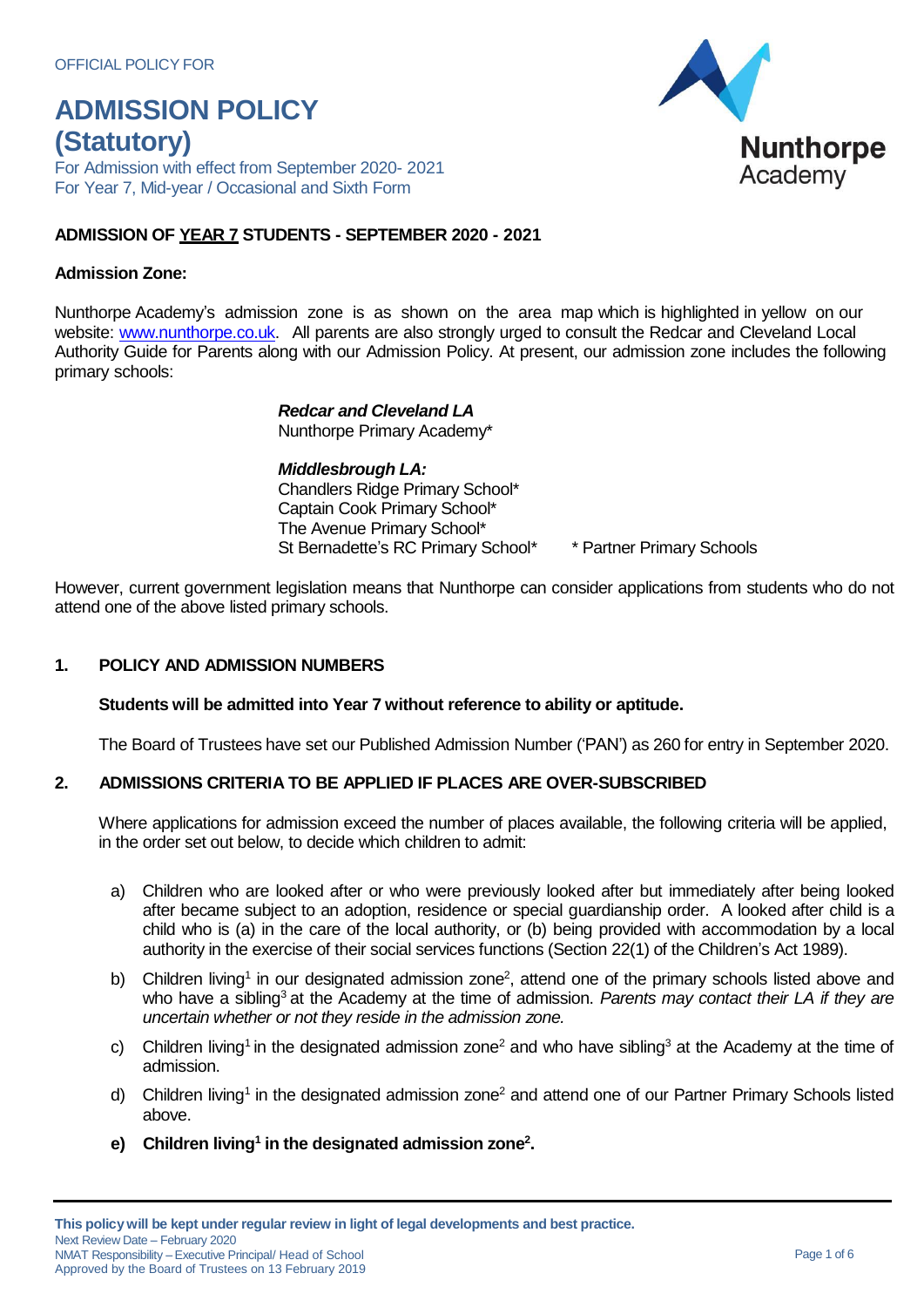For Admission with effect from September 2020- 2021 For Year 7, Mid-year / Occasional and Sixth Form



- f) Children who live outside the admission zone, who attend one of the partner Primary schools and who have a sibling<sup>3</sup> at the Academy at the time of admission.
- g) Children who live outside the admission zone who have a sibling<sup>3</sup> at the Academy at the time of admission.
- h) Children who live outside the admission zone who attend one of the primary schools listed above.
- i) Children who have proven medical grounds requiring certification by an appropriate doctor. This certification must explain why Nunthorpe is the most appropriate school/academy for their education in the context of their medical need(s).
- j) Children living closest to the academy measured on a straight line distance <sup>4</sup>, using the Local Authority's computerised system which measures using the postcode of the house and the postcode of the academy.
- $1.$  The home address is defined as the address of the adult with parental responsibility with whom the child normally lives and which applies at the time of application. Any queries regarding the student's home address may result in evidence being requested to verify the address.
- $2.$  A map showing the admission zone and/or further information can be obtained from the academy.
- 3. A sibling is defined as another child living in the same family home and on roll at our Academy as of 1 September 2019-20. Sibling link does not apply to siblings on roll in Year 11 or the Sixth Form when allocation of places is decided.
- In the event of a tie break under criterion j), places will be allocated according to the shortest walking route to the academy from front door of the applicant's house to our academy main gate.

#### **3. HOW TO APPLY FOR A PLACE IN YEAR 7 FOR SEPTEMBER 2020**

The application process for admissions into Year 7 is co-ordinated by Redcar and Cleveland Local Authority (LA), which acts on behalf of our Governors to offer Year 7 places at our academy. Parents should submit an online or paper **Application Form**, available from the LA Admissions Team (of the authority in which you live), no later than: **31 October 2019.** Offer letters will be issued by the LA on 1 March 2020 – the national school places Offers Day. Applications can also be made online. For details please contact the Redcar and Cleveland LA Admissions Team or log onto [www.admissions.redcar-cleveland.gov.uk.](http://www.admissions.redcar-cleveland.gov.uk/)

#### *All parents are again strongly advised to read the Redcar and Cleveland Local Authority Guide for Parents – 2020 – 2021 which is available on the Redcar and Cleveland website.*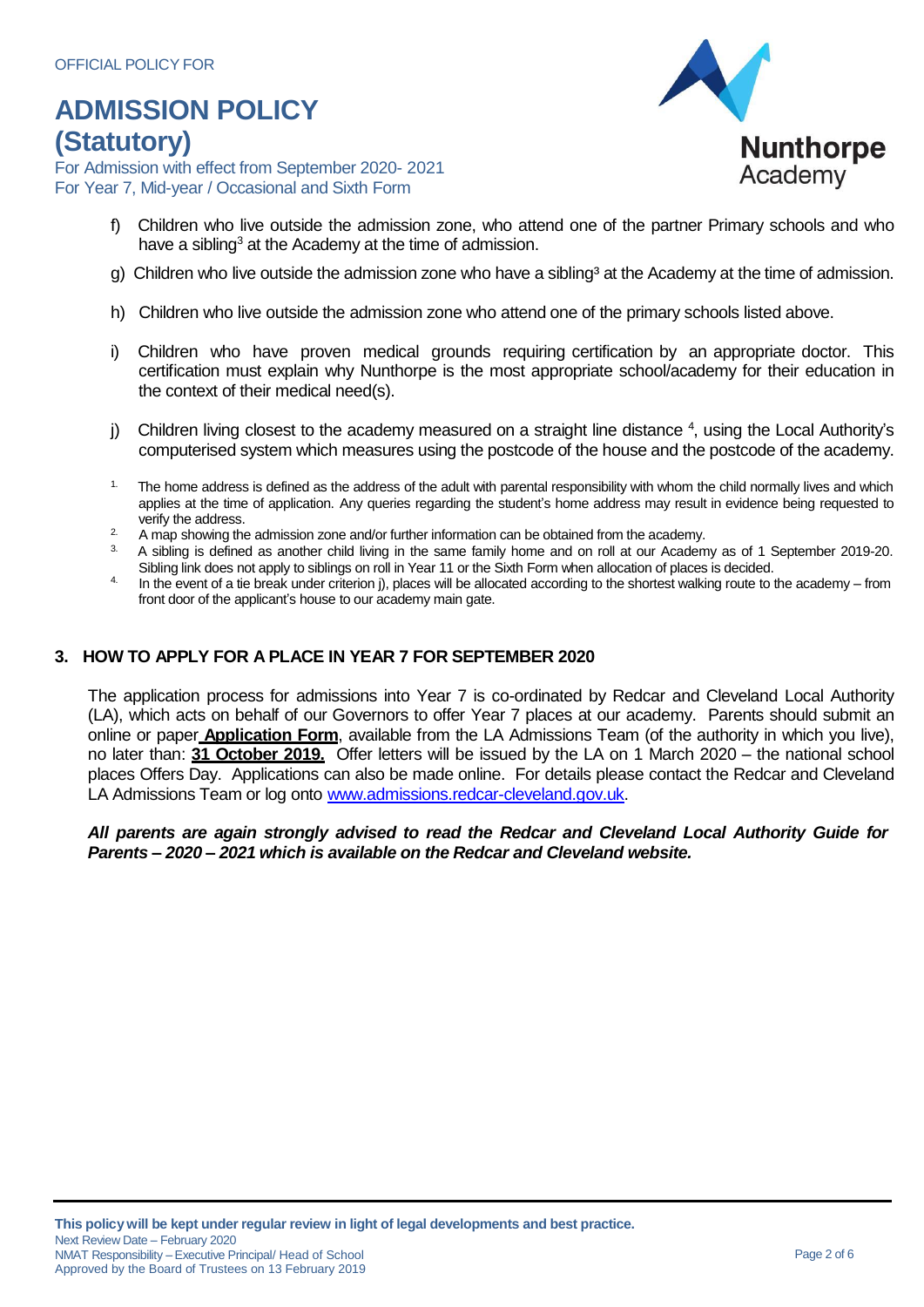For Admission with effect from September 2020- 2021 For Year 7, Mid-year / Occasional and Sixth Form

#### **ADMISSION OF YEAR 7 STUDENTS – SEPTEMBER 2020**

#### **How places are offered**

For admission into Year 7 in September 2019, the LA, on behalf of NMAT, will offer places to 260 children. This is the Published Admission Number (PAN) for that year group. In the event that more than 260 applications are received, the oversubscription criteria will be applied to determine priority for places. (See Section 2)

*Only in exceptional circumstances (and within the framework of the oversubscription criteria detailed in Section 2) will this number be exceeded in any one year.*

#### **4. OPERATION OF THE YEAR 7 RESERVE LIST**

As part of the co-ordinated scheme for secondary admissions, the Redcar and Cleveland LA Admissions Team hold the initial reserve list on behalf of the Board of Trustees. Children will automatically be added to the reserve list which will be maintained until the end of the Autumn Term 2020*.*

#### **5. APPEALS**

The parent of any child who is refused a place at the Academy has a right of appeal to an Independent Appeals Panel. The panel consists of three people who are fully independent of the Academy's governance structure and the Local Authority. The panel will consider the circumstances of each appeal case put before them against the Planned Admission Number of the school as a whole. Both NMAT (Board of Trustees) and the parents must abide by the decision it makes.

#### **6. LATE APPLICATIONS**

Late applications will not be considered, after applications received up to the closing date 31 October 2019, unless there is a good reason for the delay e.g. families moving into the area.

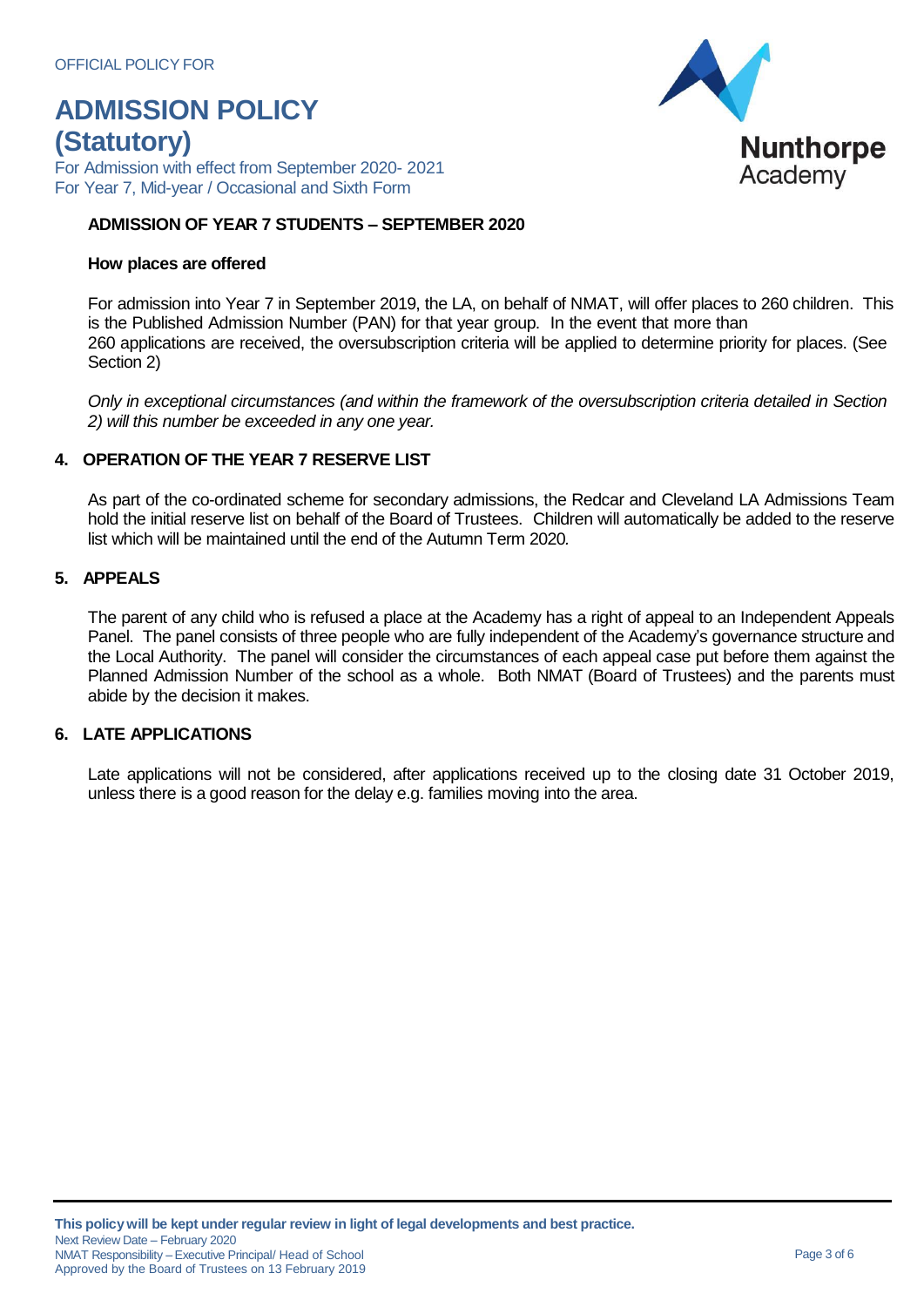For Admission with effect from September 2020- 2021 For Year 7, Mid-year / Occasional and Sixth Form

#### **Admission Policy – Mid Year Admissions**

#### ADMISSION OF YEAR 8, 9, 10 and 11 STUDENTS and Year 7 after the start of the Autumn Term in **SEPTEMBER 2020**

#### **Admission Zone:**

Nunthorpe Academy's admission zone is as shown on the area map, which is highlighted in yellow on our website at [www.nunthorpe.co.uk.](http://www.nunthorpe.co.uk/)

All parents are strongly urged to consult the Redcar and Cleveland Local Authority Guide for Parents – 2019 - 2020 along with studying our Admission Policy. Mid year applications are coordinated by the Redcar and Cleveland Council School Admissions Section. Where applications are received for year groups where there are vacancies places will be offered. Where applications are made for year groups that are full and the Academy does not have resources to admit further pupils the pupil will be offered the right of appeal

#### **HOW TO APPLY FOR PLACES IN YEARS 8, 9, 10, 11 AND YEAR 7 AFTER THE START OF THE AUTUMN TERM.**

Applications for places in these year groups at any time of the year will be co-ordinated by Redcar and **Cleveland local authority admissions section**. Where applications are received for year groups where there are vacancies places will be offered. Where applications are made for year groups that are full and the Academy does not have resources to admit further pupils the pupil will be offered the right of appeal.

#### **Application forms are available from Redcar and Cleveland local authority admissions team (as detailed on page 3, Section 4 above)**

**In the event of over-subscription** the criteria set out above (page 2) in Section 2 of the Year 7 Admissions Policy, will be applied and places offered in accordance with those criteria.

Parents wishing to visit the Academy prior to submitting an application are very welcome to do so. However, this is not always possible to organise at short notice and visits are usually conducted in small groups. Visits are not interviews and do not affect any decision regarding the availability of a place.

#### **Any parent wishing to visit our academy under these circumstances should contact Kate Kell Vice- Principal, on (01642) 310561 Extension 153 or email her on [kkell@nunthorpe.co.uk](mailto:kkell@nunthorpe.co.uk)**

#### **Fair Access and Managed Move Protocols:**

Nunthorpe Academy is committed to its participation in the Redcar and Cleveland Local Authority Fair Access and Managed Move Protocols. This also applies to any reciprocal arrangements for Fair Access and Managed Moves Protocols entered into with neighbouring local authorities.

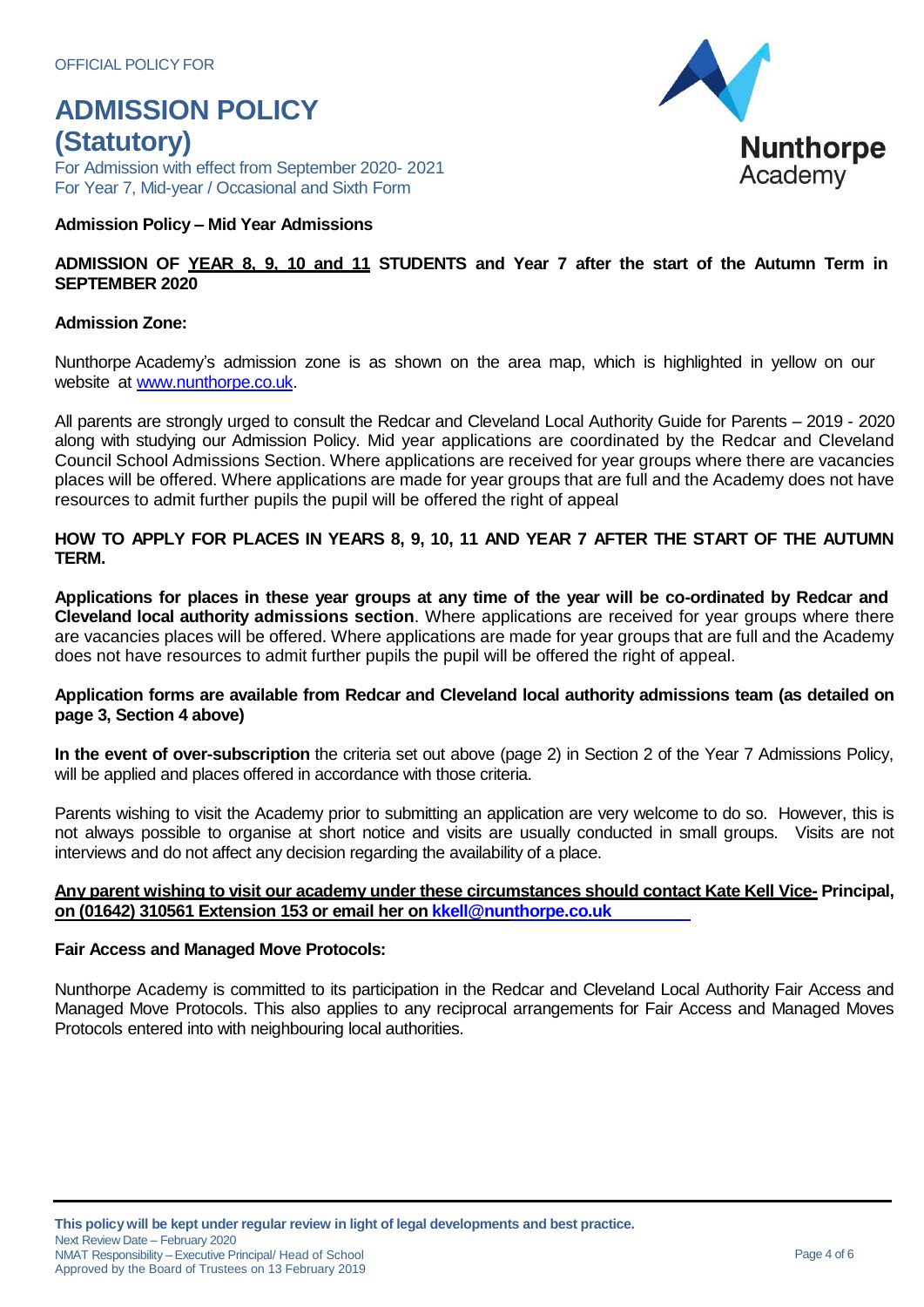For Admission with effect from September 2020- 2021 For Year 7, Mid-year / Occasional and Sixth Form

#### **Admission Policy**

#### **ADMISSION OF SIXTH FORM STUDENTS - SEPTEMBER 2020**

#### **How to Apply**

All students considering applying to our Sixth Form must consult our Sixth Form Prospectus and Course Directory. These are available from the Academy or through our website – [www.nunthorpe.co.uk.](http://www.nunthorpe.co.uk/)

Our Sixth Form Application Form is available within our Sixth Form Prospectus.

#### **Planned Admission Number ('PAN')**

The Board of Trustees will admit to our Sixth Form any student who applies to us who has either already met the Guideline Entry Requirements or is estimated to meet them. Our Guideline Entry Requirements are detailed in our Sixth Form Course Directory.

Our overall Sixth Form capacity is 200 for September 2020 across the Sixth Form.

Aspiring Nunthorpe Sixth Form students can apply to us from Nunthorpe or any other Academy, school or college.

#### **Applications Deadline**

Applications for Sixth Form admission in September 2020 must be received by the deadline as published in our Sixth Form Prospectus.

#### **Conditional Offers**

Conditional offers of Nunthorpe Sixth Form places will be made by the deadline as published in our Sixth Form Prospectus.

#### **The closing date for students' acceptance of offers will be 1 September 2020.**

#### **Appeals Procedure**

Should you fail to receive an offer of a place in our Sixth Form, you have the right of appeal to an Independent Appeals Committee, whose decisions are binding on the Academy and the NMAT Board of Trustees.

To exercise your right to appeal you should notify your intention to Mrs Kate Kell, Vice Principal [\(kkell@nunthorpe.co.uk\)](mailto:kkell@nunthorpe.co.uk) and request a Notice of Sixth Form Appeal form.

#### **Further appeals**

The Academy will not make any fresh decisions in relation to repeat applications made for places in the same academic year, unless there are significant and material changes in the circumstances of the parent, student or Academy relevant to a further application.